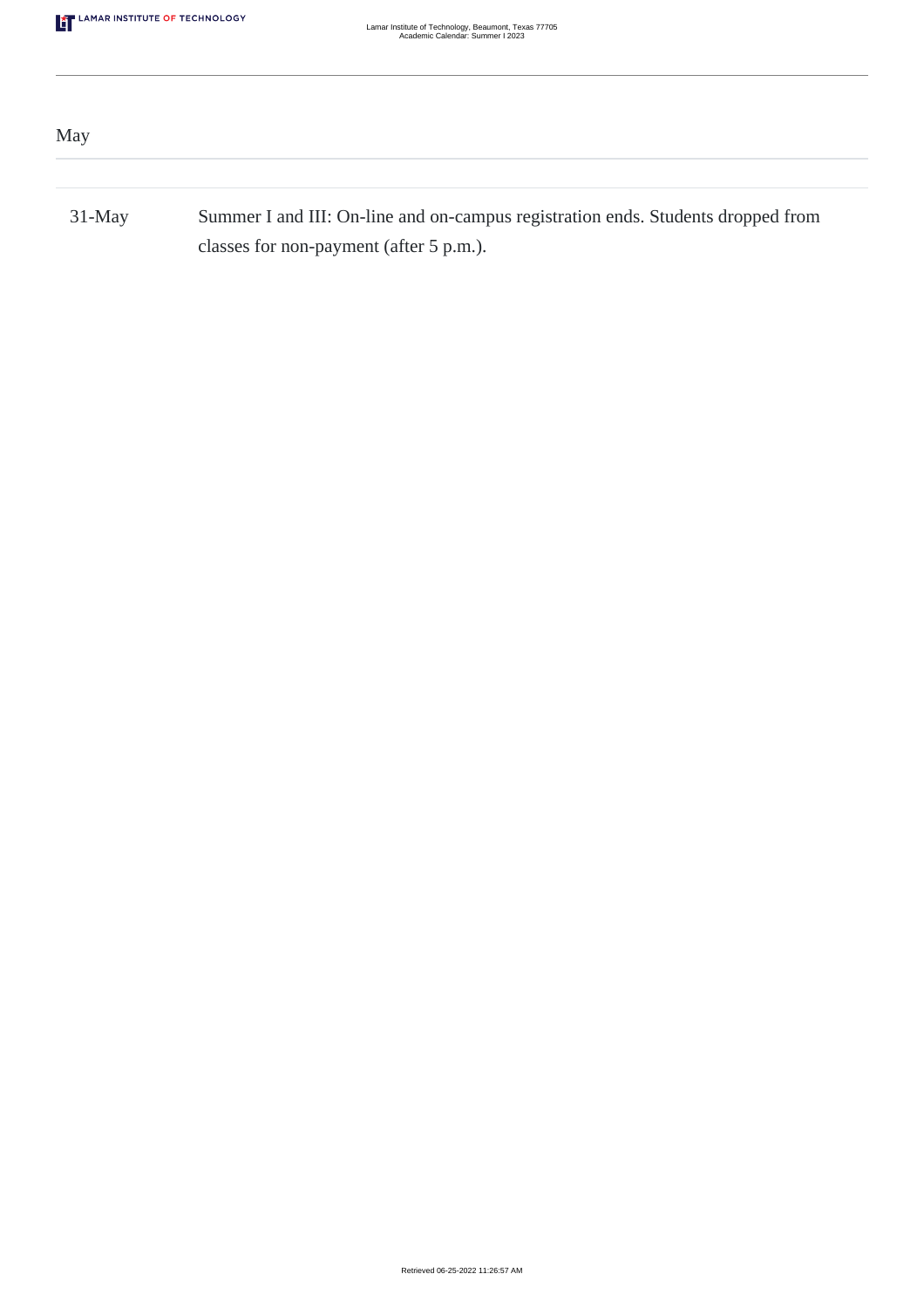June

| $1-Jun$    | Summer I and III: First day of classes.                                                                                                                        |
|------------|----------------------------------------------------------------------------------------------------------------------------------------------------------------|
| $5-Jun$    | First day for students to notify the department of their major of their intent to graduate<br>and to schedule a degree plan audit.                             |
| $5-Jun$    | Summer I and III: Last day to register late and last day to drop.                                                                                              |
| 6-Jun      | Summer I: Last day for students to drop Summer I classes and receive a refund. 4th<br>Class Day (Census Day).                                                  |
| $9-Jun$    | Summer I: Last day for students to drop or withdraw WITHOUT academic penalty; last<br>day for students to petition to audit a class.                           |
| $15$ -Jun  | Last day for students to notify the department of their major of their intent to graduate<br>and to schedule a degree plan audit.                              |
| $16$ -Jun  | Summer III: Last day for students to drop classes and receive a refund. 12th Class Day<br>(Census Day)                                                         |
| $16$ -Jun  | Summer III: Last day for students to drop or withdraw from Summer III classes<br>WITHOUT academic penalty; last day for students to petition to audit a class. |
| $16$ -Jun  | Summer III: Last day to pay tuition to avoid drop for non-payment (after 5 p.m.). 12th<br>Class Day (Census Day).                                              |
| $21-Jun$   | Summer I: Last day to pay tuition to avoid drop for non-payment (after 5 p.m.). 15th<br><b>Class Day</b>                                                       |
| $23$ -Jun  | Summer I: Last day for students to drop from Summer I WITH academic penalty; last<br>day for students to withdraw.                                             |
| $30 - Jun$ | Summer II: Last day to pay tuition to avoid drop for non-payment.                                                                                              |